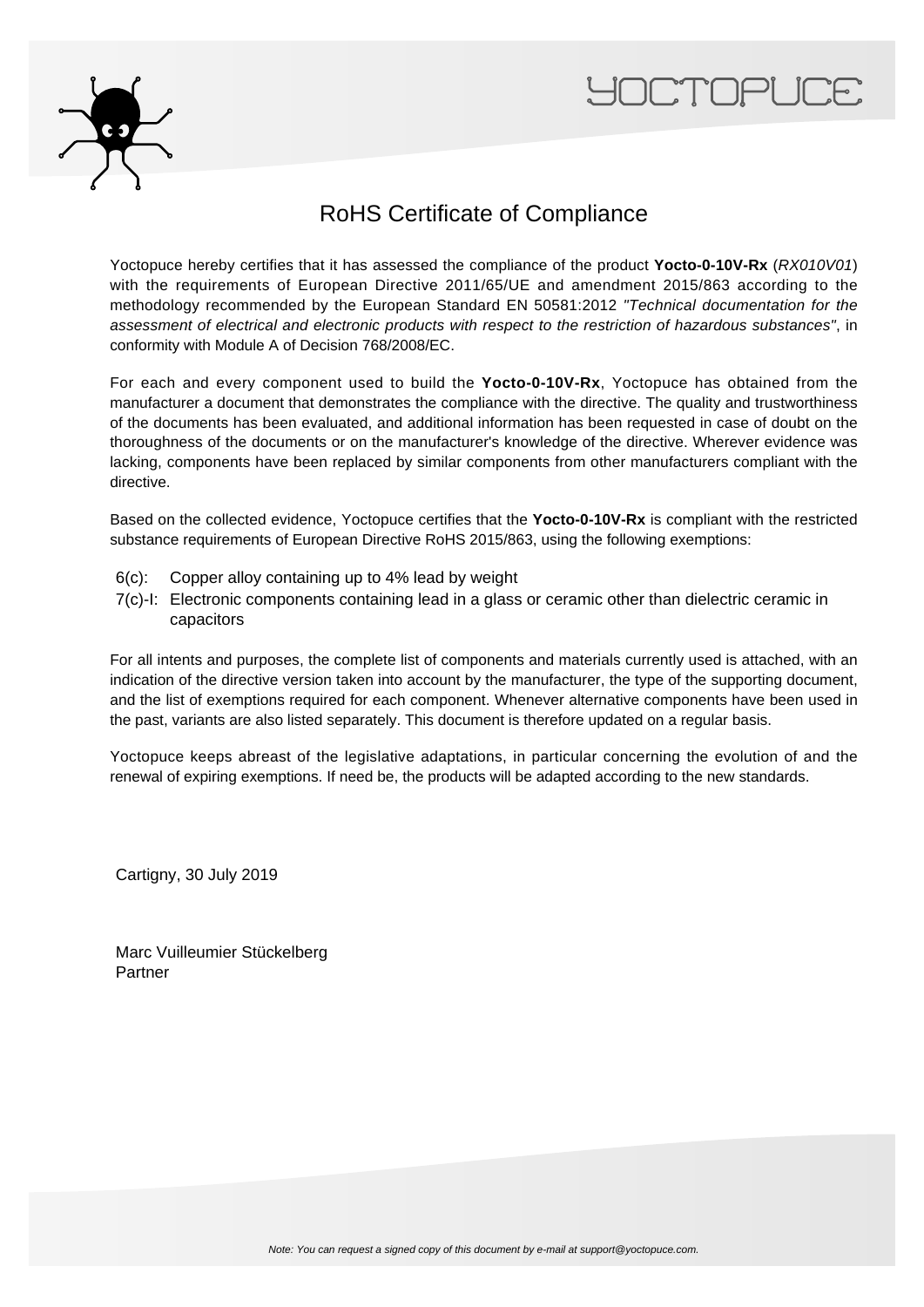

## **YOCTOPUCE**

#### **Exhaustive list of components and materials currently used to build the Yocto-0-10V-Rx**

| Component            | <b>Manufacturer</b>          | <b>Type</b>   | <b>Compliance Exemptions</b> |                          | <b>Evidence</b>                        |
|----------------------|------------------------------|---------------|------------------------------|--------------------------|----------------------------------------|
| ADS1115IDGST         | <b>Texas Intruments</b>      | AD conv       | RoHS 2015/863                |                          | Manufacturer Certificate of Compliance |
| PIC24FJ64GB002-I/ML  | Microchip                    | CPU           | RoHS 2015/863                |                          | Manufacturer Material Declaration      |
| C1608X6S1A106M080AC  | <b>TDK</b>                   | Cap           | RoHS 2015/863                | $\overline{a}$           | Manufacturer Certificate of Compliance |
| C2012X7R2E472K085AA  | <b>TDK</b>                   | Cap           | RoHS 2015/863                |                          | Manufacturer Certificate of Compliance |
| CGA3E2X8R1E104K080AA | <b>TDK</b>                   | Cap           | RoHS 2015/863                |                          | Manufacturer Certificate of Compliance |
| CGA4C2C0G1H103J060AA | <b>TDK</b>                   | Cap           | RoHS 2015/863                | $\overline{a}$           | Manufacturer Certificate of Compliance |
| EMK107BB7225KA-T     | Taiyo Yuden                  | Cap           | RoHS 2015/863                |                          | Manufacturer Certificate of Compliance |
| LMK107B7105KA-T      | Taiyo Yuden                  | Cap           | RoHS 2015/863                |                          | Manufacturer Certificate of Compliance |
| UMK212B7105KG-T      | Taiyo Yuden                  | Cap           | RoHS 2015/863                | $\overline{a}$           | Manufacturer Certificate of Compliance |
| UMK325AB7106KMHP     | Taiyo Yuden                  | Cap           | RoHS 2015/863                |                          | Manufacturer Certificate of Compliance |
| ZX62-B-5PA(33)       | Hirose                       | Connecteur    | RoHS 2015/863                | $\overline{a}$           | Manufacturer Certificate of Compliance |
| 691_210_910_003      | Würth Electronic             | Connecteur    | RoHS 2015/863                | 6(c)                     | Analytical test results                |
| FAN4010IL6X_F113     | Fairchild (On Semiconductor) | Current_Sense | RoHS 2015/863                |                          | Manufacturer Certificate of Compliance |
| IS25LP064A-JKLE-TR   | <b>ISSI</b>                  | Eprom         | RoHS 2015/863                | $\overline{a}$           | Manufacturer Certificate of Compliance |
| SELECT-10            | Kester                       | Flux          | RoHS 2015/863                |                          | Analytical test results                |
| MCP1703T-3302E/CB    | Microchip                    | LDO           | RoHS 2015/863                | $\overline{a}$           | Manufacturer Material Declaration      |
| LP2951ACSD_NOPB      | <b>Texas Intruments</b>      | <b>LDO</b>    | RoHS 2015/863                | $\overline{a}$           | Manufacturer Certificate of Compliance |
| AA2214SURSK          | Kingbright                   | LED-Rouge     | RoHS 2015/863                |                          | Manufacturer Certificate of Compliance |
| AA2214ZGS            | Kingbright                   | LED-Vert      | RoHS 2015/863                | $\overline{a}$           | Manufacturer Certificate of Compliance |
| AA2214QBS/D          | Kingbright                   | LED-bleu      | RoHS 2015/863                |                          | Manufacturer Certificate of Compliance |
| <b>DMN67D8L-7</b>    | Diodes Incorporated          | N-fet         | RoHS 2015/863                |                          | Manufacturer Certificate of Compliance |
| BSS138LT1G           | <b>ON Semiconductor</b>      | N-fet         | RoHS 2015/863                | $\overline{a}$           | Manufacturer Material Declaration      |
| FR4-ENIG             | Multi-cb                     | PCB           | RoHS 2015/863                |                          | Manufacturer Certificate of Compliance |
| RG1608P-103-B-T5     | Susumu                       | Res           | RoHS 2015/863                |                          | Manufacturer Certificate of Compliance |
| RG1608P-122-B-T5     | Susumu                       | Res           | RoHS 2015/863                | $\blacksquare$           | Manufacturer Certificate of Compliance |
| AC0603FR-074K7L      | Yageo                        | <b>Res</b>    | RoHS 2015/863                | $7(c)-1$                 | Manufacturer Certificate of Compliance |
| PE0603FRF470R1L      | Yageo                        | Res           | RoHS 2015/863                |                          | Manufacturer Certificate of Compliance |
| RC0603FR-070RL       | Yageo                        | Res           | RoHS 2015/863                | $7(c)-1$                 | Manufacturer Certificate of Compliance |
| RC0603FR-07100KL     | Yageo                        | Res           | RoHS 2015/863                | $7(c)-1$                 | Manufacturer Certificate of Compliance |
| RC0603FR-07100RL     | Yageo                        | Res           | RoHS 2015/863                | $7(c)$ -l                | Manufacturer Certificate of Compliance |
| RC0603FR-0710KL      | Yageo                        | Res           | RoHS 2015/863                | $7(c)-1$                 | Manufacturer Certificate of Compliance |
| RC0603FR-071K5L      | Yageo                        | <b>Res</b>    | RoHS 2015/863                | $7(c)-1$                 | Manufacturer Certificate of Compliance |
| RC0603FR-071ML       | Yageo                        | Res           | RoHS 2015/863                | $7(c)-1$                 | Manufacturer Certificate of Compliance |
| RC0603FR-0747KL      | Yageo                        | <b>Res</b>    | RoHS 2015/863                | $7(c)-1$                 | Manufacturer Certificate of Compliance |
| 04-7068-0000         | Kester                       | SAC305 bar    | RoHS 2015/863                | $\overline{a}$           | Manufacturer Certificate of Compliance |
| 24-7068-7603         | Kester                       | SAC305 wire   | RoHS 2015/863                | $\overline{\phantom{a}}$ | Manufacturer Certificate of Compliance |
| SB6N58-M500SI        | <b>KOKI</b>                  | Solder paste  | RoHS 2015/863                |                          | Manufacturer Certificate of Compliance |
| KMR211NGLFS          | <b>C&amp;K Components</b>    | Switch        | RoHS 2015/863                | $\overline{a}$           | Manufacturer Certificate of Compliance |
| RKZ-0512D/P          | Recom                        | isolator      | RoHS 2015/863                |                          | Analytical test results                |
| Si8600AC-B-IS        | Silicon labs                 | isolator      | RoHS 2015/863                |                          | Manufacturer Certificate of Compliance |

#### **Alternate components that may have been used in the past to build the Yocto-0-10V-Rx**

| <b>Component</b>   | <b>Manufacturer</b>   | Type       | Compliance      | <b>Exemptions</b> | <b>Evidence</b>                        |
|--------------------|-----------------------|------------|-----------------|-------------------|----------------------------------------|
| C0603C106M9PACTU   | Kemet                 | Cap        | RoHS 2015/863   |                   | Manufacturer Certificate of Compliance |
| C0805C105K4RACTU   | Kemet                 | Cap        | RoHS 2015/863   |                   | Manufacturer Certificate of Compliance |
| GRM188R60J105KA01D | Murata                | Cap        | RoHS 2011/65/UE |                   | Manufacturer Certificate of Compliance |
| GRM188R61C225KE15D | Murata                | Cap        | RoHS 2011/65/UE |                   | Manufacturer Certificate of Compliance |
| GRM188R71E104KA01D | Murata                | Cap        | RoHS 2011/65/UE |                   | Manufacturer Certificate of Compliance |
| GRM216R71E103KA01D | Murata                | Cap        | RoHS 2011/65/UE |                   | Manufacturer Certificate of Compliance |
| C2012X7R2E472KT5   | <b>TDK</b>            | Cap        | RoHS 2015/863   |                   | Manufacturer Certificate of Compliance |
| EMK107BC6106MA-T   | Taiyo Yuden           | Cap        | RoHS 2015/863   |                   | Manufacturer Certificate of Compliance |
| UMK325AB7106KM-T   | Taiyo Yuden           | Cap        | RoHS 2015/863   |                   | Manufacturer Certificate of Compliance |
| 885_012_206_071    | Würth Electronic      | Cap        | RoHS 2015/863   |                   | Manufacturer Certificate of Compliance |
| ZX62-B-5PA(11)     | Hirose                | Connecteur | RoHS 2011/65/UE |                   | Compliance statement                   |
| S25FL164K0XNFI013  | Cypress               | Eprom      | RoHS 2015/863   |                   | Manufacturer Certificate of Compliance |
| W25Q32JVZPIQ       | Winbond               | Eprom      | RoHS 2015/863   |                   | Manufacturer Certificate of Compliance |
| TLSM1060(T18)      | Toshiba               | LED-Rouge  | Yes, no details |                   | Compliance statement                   |
| ASMT-TGBM-NT502    | Avago (Broadcom)      | LED-Vert   | RoHS 2011/65/UE |                   | Compliance statement                   |
| ASMT-TBBM-NP902    | Avago (Broadcom)      | LED-bleu   | RoHS 2011/65/UE |                   | Compliance statement                   |
| 2N7002,215         | Nexperia              | N-fet      | RoHS 2015/863   |                   | Manufacturer Material Declaration      |
| RK73H1JTTD1501F    | KOA speer electronics | Res        | RoHS 2015/863   | $7(c)-1$          | Manufacturer Certificate of Compliance |
| RK73H1JTTD4702F    | KOA speer electronics | Res        | RoHS 2011/65/UE | $7(c)-1$          | Manufacturer Certificate of Compliance |